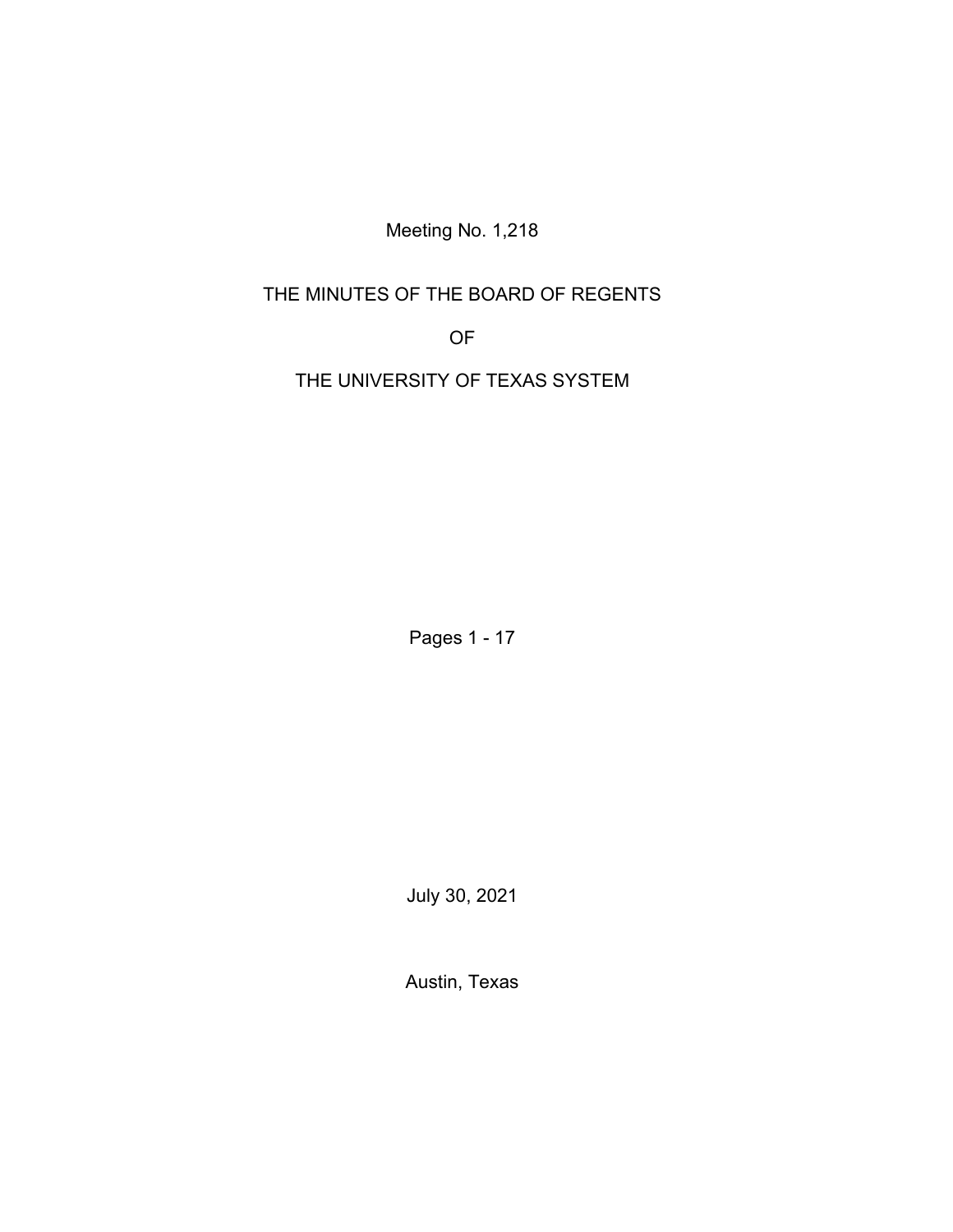# MEETING NO. 1,218

FRIDAY, JULY 30, 2021.--The members of the Board of Regents of The University of Texas System convened in Open Session on Friday, July 30, 2021 at 9:02 a.m. via telephone conference, with the below meeting participation. This special called meeting of the Board was held via telephone conference call and without any in-person participation as authorized by Governor Abbott's Executive Order temporarily suspending certain provisions of the Texas Open Meetings Act, effective March 16, 2020.

ATTENDANCE.--

Present Absent **Chairman Eltife Chairman Eltife Chairman Longoria** Vice Chairman Weaver Regent Crain Regent Hicks Regent Jiles Regent Perez Regent Stedman Regent Warren Regent Nguyen, Student Regent, nonvoting

CONVENE THE BOARD IN OPEN SESSION TO RECESS TO EXECUTIVE SESSION.-- At 9:03 a.m., in accordance with a notice being duly posted with the Secretary of State and there being a quorum present, Chairman Eltife called the meeting to order in Open Session, then recessed the Board to Executive Session, pursuant to *Texas Government Code* Sections 551.071, 551.074, 551.076, and 551.089 to consider the matters listed on the Executive Session agenda.

RECONVENE THE BOARD IN OPEN SESSION TO CONSIDER ACTION ON EXECUTIVE SESSION ITEMS AND AGENDA ITEMS.--Chairman Eltife reconvened the Board in Open Session at 9:29 a.m. to consider action on the following items.

1a. U. T. System: Discussion and appropriate action regarding individual personnel matters relating to appointment, employment, evaluation, compensation, assignment, and duties of presidents (academic and health institutions including interim presidents); U. T. System Administration officers (Executive Vice Chancellors and Vice Chancellors); other officers reporting directly to the Board (Chancellor, General Counsel to the Board, and Chief Audit Executive); Board members; and U. T. System and institutional employees

No action was taken on this item.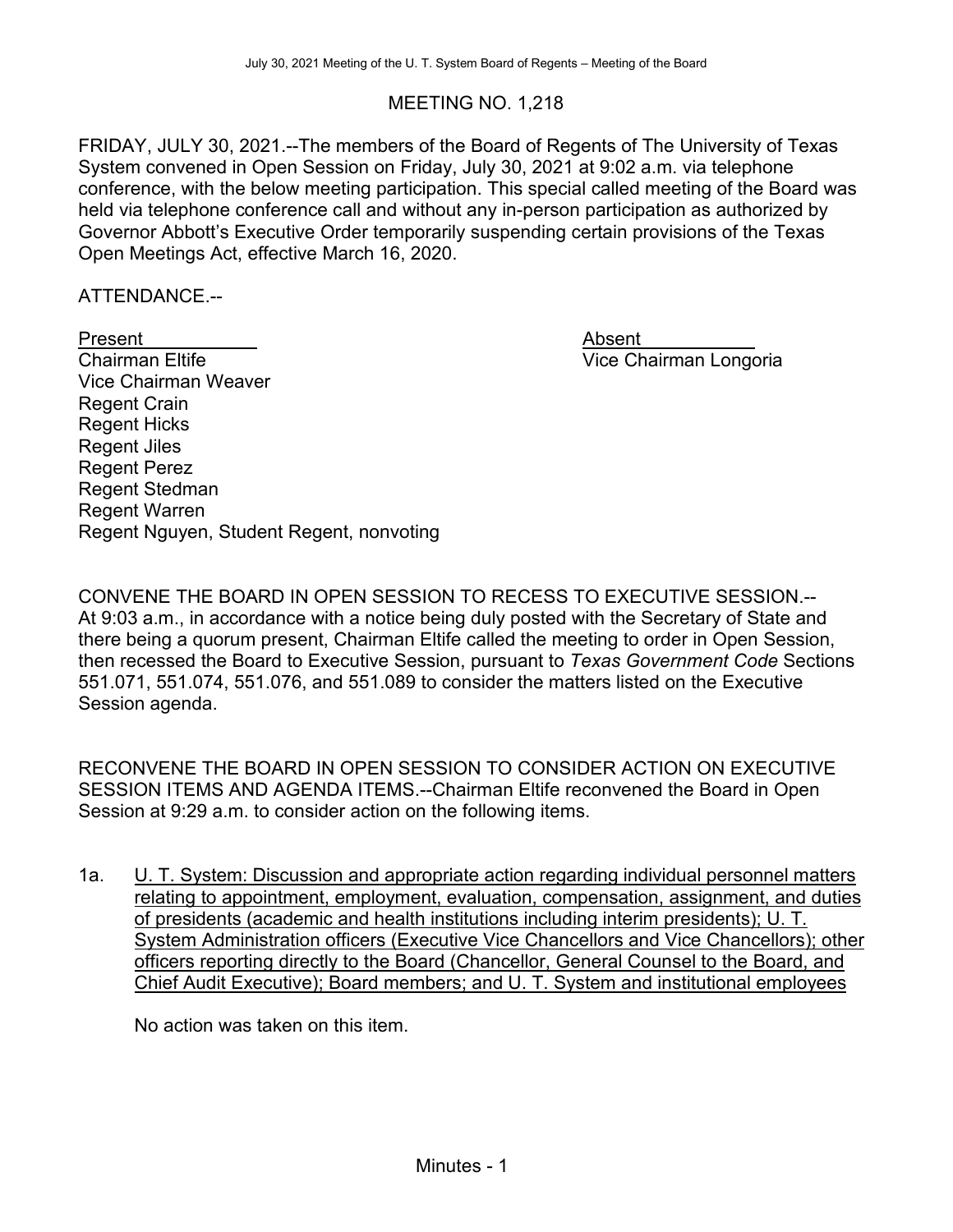1b. U. T. Austin: Discussion and possible appropriate action related to individual personnel issues associated with athletic contracts

See related Agenda Item 1 (Consent Agenda) for action taken in Open Session.

2a. U. T. System Board of Regents: Discussion with Counsel on pending legal issues

No action was taken on this item.

2b. U. T. Austin: Discussion and possible appropriate action related to legal issues associated with athletic contracts and conference membership matters

See related Agenda Item 2 for action taken in Open Session.

3. U. T. System Board of Regents: Discussion and appropriate action regarding safety and security issues, including security audits and the deployment of security personnel and devices

No action was taken on this item.

# AGENDA ITEMS

# 1. U. T. System Board of Regents: Approval of Consent Agenda items

Chairman Eltife noted the Consent Agenda requested consideration of approval for the terms of employment of eight coaches for U. T. Austin.

Vice Chairman Weaver moved approval, which was seconded by Regent Crain.

The Board then approved the Consent Agenda, which is set forth on Pages 7 - 18.

## 2. U. T. Austin: Discussion and possible appropriate action regarding athletic contracts and athletic conference membership matters

Chairman Eltife called on President Hartzell to make remarks related to this item.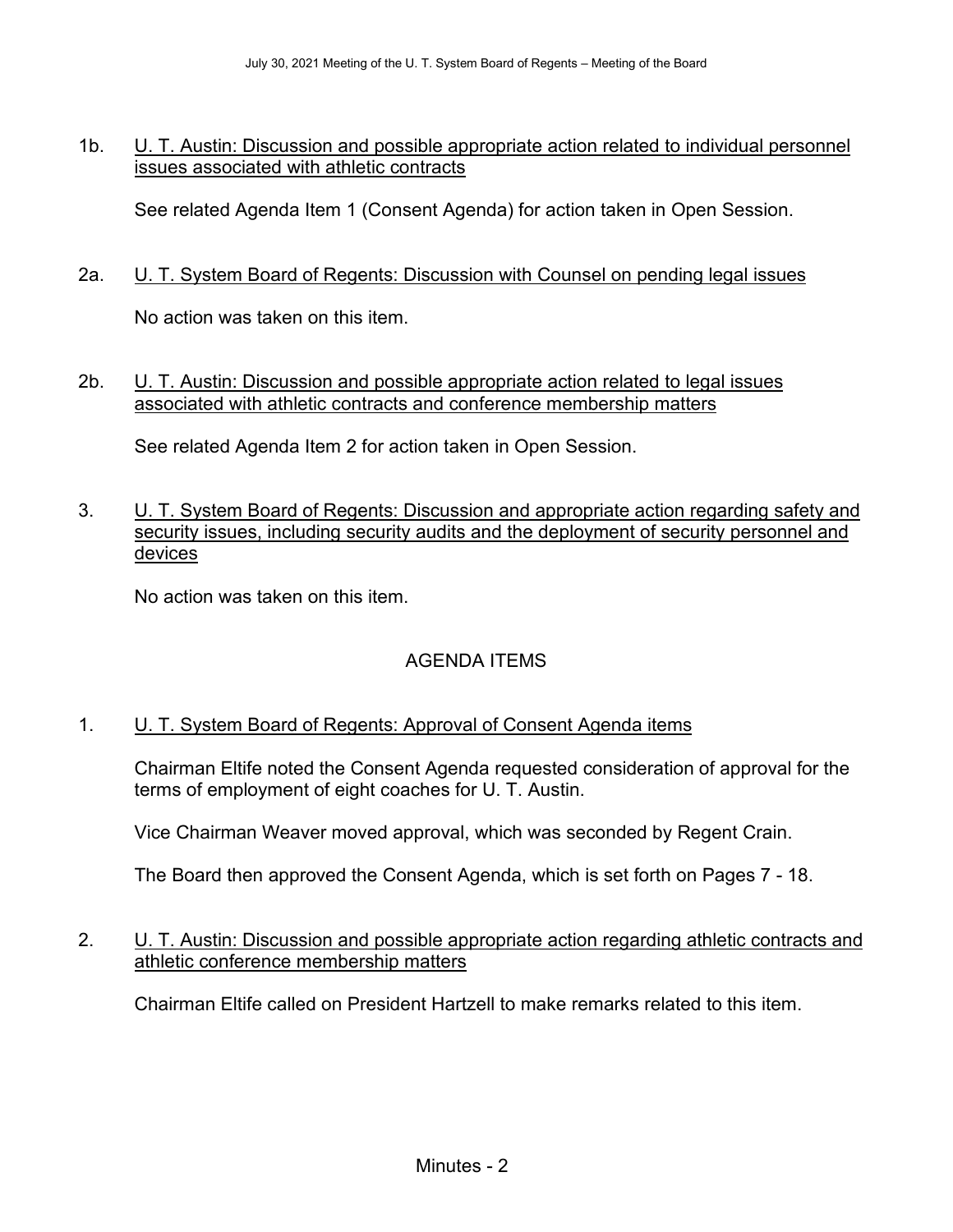#### Remarks by President Jay Hartzell

Thank you, Mr. Chairman. I want to first thank the Board of Regents of the U. T. System for your consideration today of the invitation from the Southeastern Conference to The University of Texas. This is a monumental decision for U. T. athletics, our students, faculty, staff, alumni, and fans. And, because of the inextricable link between our athletic and academic endeavors, this is also a monumental decision for our entire university.

Collegiate athletics is changing rapidly whether any of us wants it to or not. This is evidenced by a critical Supreme Court decision and landmark legislation from several states across the country. Issues such as name, image, and likeness; declining cable television subscriptions; college football playoff expansion; the transfer portal; and the impact of a global pandemic on sports, just to name a few, have proved that a transformation in collegiate athletics is happening around us.

While our university has enjoyed over 25 years in the Big 12 Conference, we recognize that we must be willing to make changes with our eyes on the future. In a world of uncertainty and change, it is incumbent upon us as leaders to protect and enhance our athletic program and university. In order to do so, we looked at conferences across the country and concluded that the SEC was the best fit for our future. The reasons are many: the stability and strength of the league and its leadership, the level of visibility for our student athletes, some of the toughest athletic competition, and exciting stadiums that are similar in capacity and attendance to ours. It should also be noted that this move allows us to protect and rekindle some key rivalries, including the chance to regularly compete with the University of Oklahoma, University of Arkansas, and Texas A&M University.

On Monday, we alerted the Big 12 that we would not be renewing our grant of rights agreement in 2025, four years down the road. We told the Big 12 that we intend to honor our current agreement, while knowing that notice now is the fairest way to allow the conference to plan for its future beyond 2025. On Tuesday, we sent a letter to the Southeastern Conference requesting membership in that conference at the end of our current agreement. Yesterday afternoon, the SEC unanimously voted to accept our request and invited us to join them in 2025.

I want to thank the SEC leadership, Commissioner Sankey, and the chancellors and presidents of the SEC for their support of this move. I especially want to thank the new president of Texas A&M, Katherine Banks, for her support, and I concur with the conclusion that this is the best outcome for the flagship institutions of both of these key university systems of Texas.

Finally, I'd like to thank my colleague, OU President Joe Harroz. I know we're both looking forward to continuing our 120-year-old rivalry.

This is the right decision at the right time for the future of our U. T. athletics programs. I am grateful for the guidance of our Chairman and the support of our Board of Regents. I am also grateful for the support of our Chancellor and the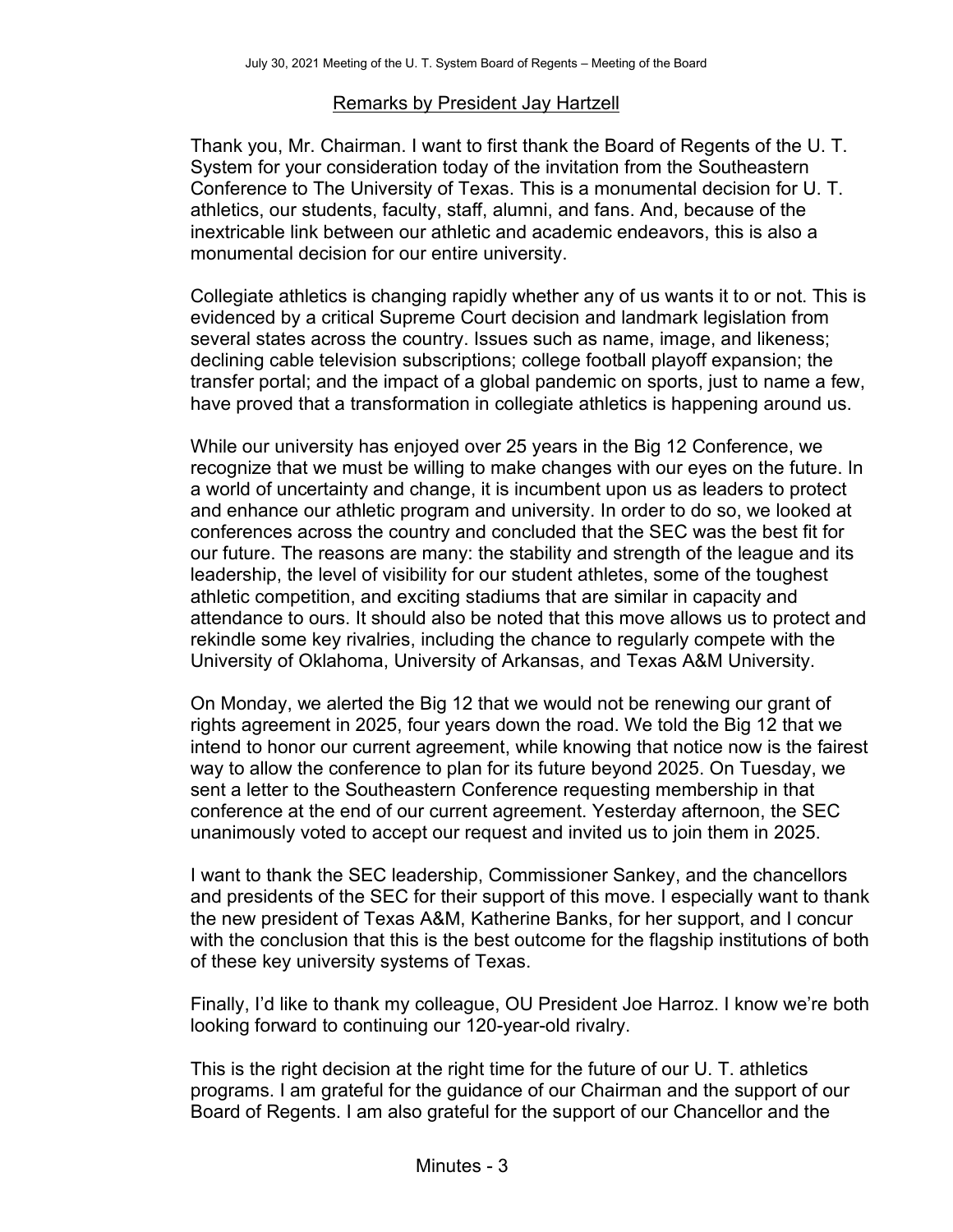U. T. System leadership. I'd like to thank our fantastic athletics director, Chris Del Conte, for his leadership. There's nobody I'd rather have guiding our incredible athletics department through these changing times. Finally, I'd like to thank my incomparable U. T. leadership team, who worked tirelessly to set this institution and our athletics department on this path continuing to focus on excellence, strength, and stability. I believe the greatest and most exciting days for Texas Longhorns athletics are ahead of us.

I'd like to ask Chris Del Conte, our Vice President and Director of Athletics, to share some remarks.

## Remarks by Vice President and Director of Athletics Chris Del Conte

First and foremost, I'm just appreciative of the leadership of Chairman Eltife and President Hartzell. I say this all the time: Their vision, their boldness, how they go about making sure The University of Texas is put in the best position possible inspires me daily. This is another time, and moment, and space where we can say The University of Texas is put forth in this position because of their leadership.

So today is truly a great day for The University of Texas. I'm excited for our student athletes. I'm excited for Longhorn Nation. But we have a lot of work to do and I want to just reiterate that we will be in the Big 12 for the foreseeable future. Until 2025, is our intention. I appreciate my friendships with the people I've met in that conference and we're still together, but we have a lot of work to do for the next couple of years to make sure we put ourselves in the very best position to compete for championships. So, thank you all for today. President Hartzell I just appreciate you for your leadership. This bold initiative would not be here without you. Appreciate you.

# Chairman Eltife's remarks

Before I call for a motion, I would like to make a few comments as I am strongly in favor of accepting the invitation for The University of Texas at Austin to join the Southeastern Conference in 2025. We were honored to receive the invitation. I am grateful to the SEC and to Commissioner Sankey for considering our request for membership and to the League of Presidents for their unanimous vote and support. I am particularly grateful and want to express my appreciation to the chairman of the Texas A&M Board of Regents, Tim Leach, and the entire Board of Regents at Texas A&M for their support. Yes, our two schools can be very competitive, but we have a rich tradition of working together, and that will continue, as at the end of the day both of our institutions care deeply about our students and our commitment to higher education in the State of Texas.

Just this past Monday, we told the Big 12 that we did not intend to renew our grant of rights agreement when it expires in 2025. We then petitioned the Southeastern Conference for membership at the end of our current agreement. We received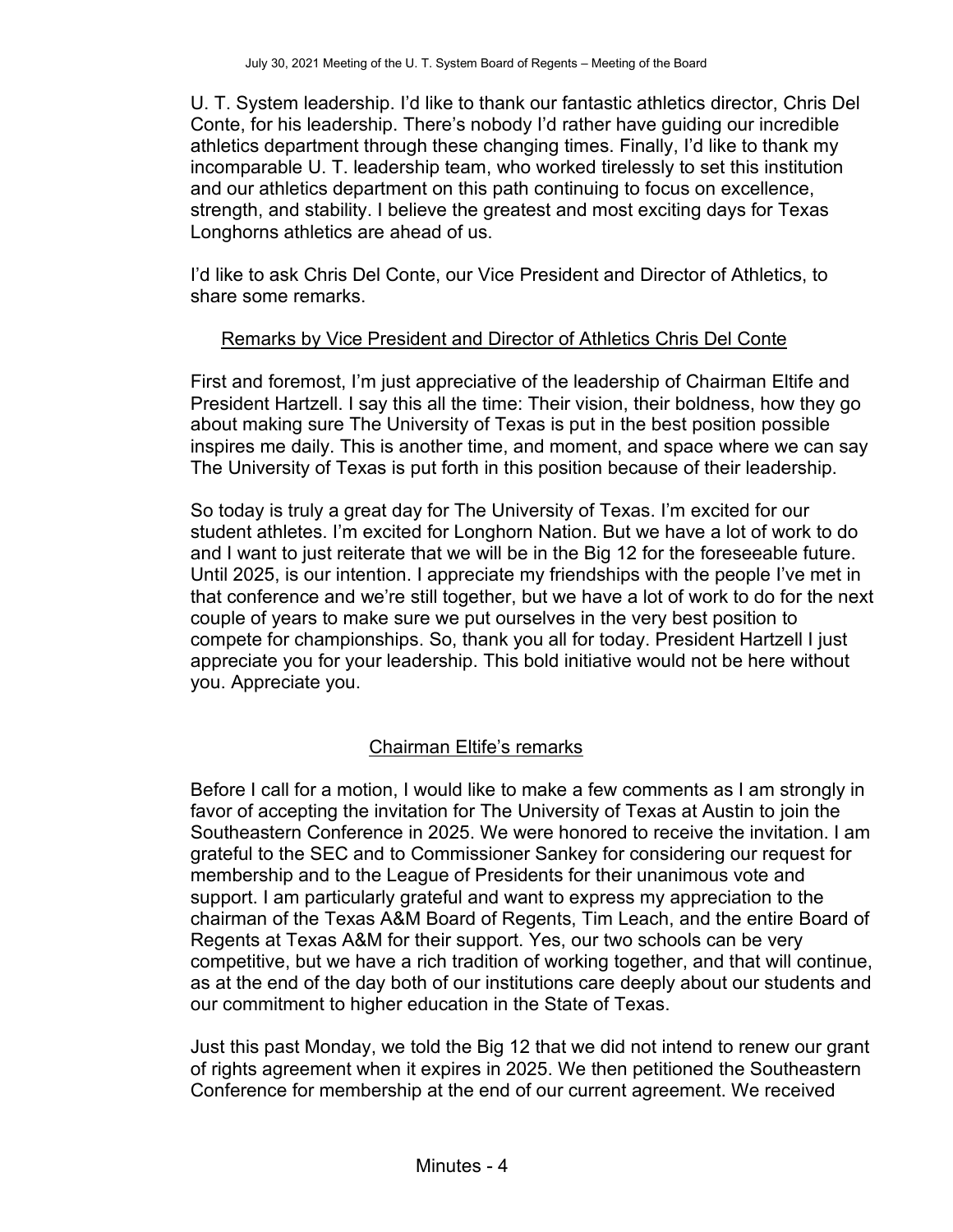word yesterday evening that they responded to our request and voted to invite The University of Texas to participate in the SEC at the end of our current agreement.

Over the last 25 years, we've benefitted from our strong relationship with our valued Big 12 Conference partners. They've provided great competitive contests. Together we created a shared history during this chapter. As our relationship evolves, we will continue to fulfill our obligations to them.

Following these remarks Regent Perez, Regent Nguyen, and Chancellor Milliken spoke in support of the recommendation and Vice Chairman Weaver made the following motion:

I move that the U. T. System Board of Regents: 

- 1. find that a change in athletic conference membership in 2025 is in the best long-term interest of U. T. Austin, the U. T. Austin student body, and U. T. Austin student athletes;
- 2. vote to authorize the President of U. T. Austin to accept the invitation from the Southeastern Conference to become a member of the SEC effective July 1, 2025; and
- 3. delegate to the President of U. T. Austin the authority to negotiate and to execute appropriate documents related to a change in conference membership and to take all steps necessary to accomplish the change authorized including the payment of an application fee, with the understanding that the President will work on all such matters in consultation with the Chairman of the Board, the Board's Athletics Liaisons, the Chancellor, the Executive Vice Chancellor for Academic Affairs, and the Vice Chancellor and General Counsel.

The motion was seconded by Regent Perez and carried unanimously.

ADJOURNMENT.--There being no further business, the meeting was adjourned at 9:40 a.m.

/s/ Tina E. Montemayor Secretary to the Board of Regents July 30, 2021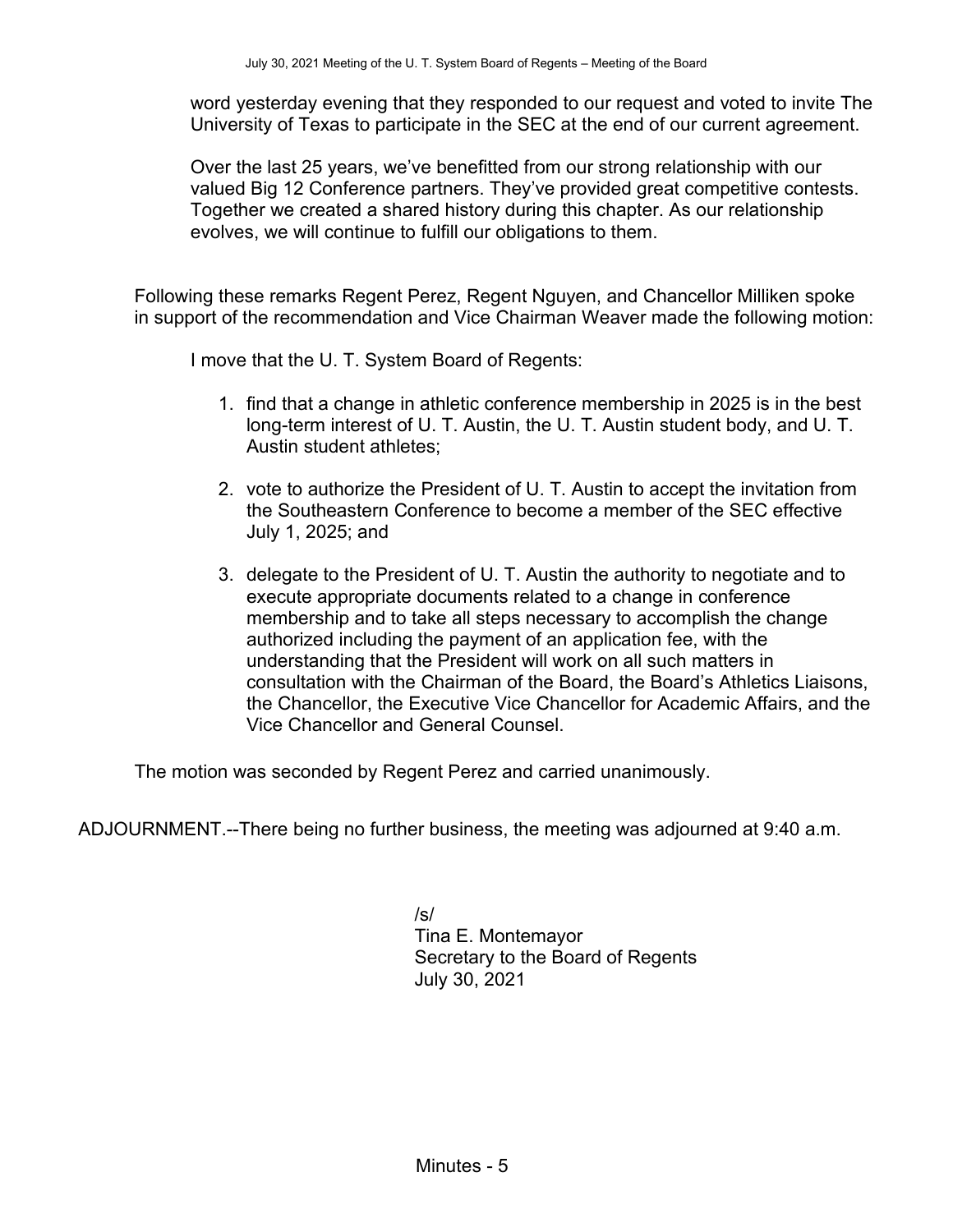

#### **THE UNIVERSITY OF TEXAS SYSTEM BOARD OF REGENTS CONSENT AGENDA**

**Special Called Board Meeting:**  July 30, 2021 Austin, Texas

a. Employment Agreement - **U. T. Austin**: Approval of terms of Employment Agreement for new Head Men's Basketball Coach Christopher M. Beard and related Professional Services and License Agreement with Baseline Group LLC (or its successor or substitute)

The following Head Men's Basketball Coach Employment Agreement and related Professional Services and License Agreement with Baseline Group LLC (or its successor or substitute) are recommended for approval by the U. T. System Board of Regents by the Chancellor, the Executive Vice Chancellor for Academic Affairs, and the Vice Chancellor and General Counsel and is recommended for approval by the U. T. System Board of Regents. The terms of the Agreement were previously reviewed pursuant to Regents' *Rules and Regulations*, Rule 10501, Section 2.2.12(a). If the Agreements are approved, total compensation for the contract period for Christopher Beard will be in excess of \$1 million. The Agreements reference the Constitution and Bylaws of the National Collegiate Athletic Association, any intercollegiate athletic conference of which The University of Texas at Austin is a member, the Regents' *Rules and Regulations*, and the policies of The University of Texas at Austin. A violation of the provisions of such constitution, bylaws, rules, regulations, or policies may be grounds for suspension without pay and/or dismissal.

Proposed: Annual Base Salary: \$2,000,000

Payment to Baseline Group LLC: \$3,000,000 Annual payment, to be paid on bi-monthly basis

Supplemental compensation and benefits:

Automobile: Two dealer cars or allowance of \$625 per month in lieu of one car

Club membership: In accordance with Athletics Department's policies and procedures, and based on availability and business need

Partner and Dependent Children Travel: In accordance with Athletics Department's policies and procedures, Head Coach's partner and dependent children may travel to away games; provided however, University-paid, or reimbursed expenses associated with such travel may be considered as taxable income per Internal Revenue Service guidelines.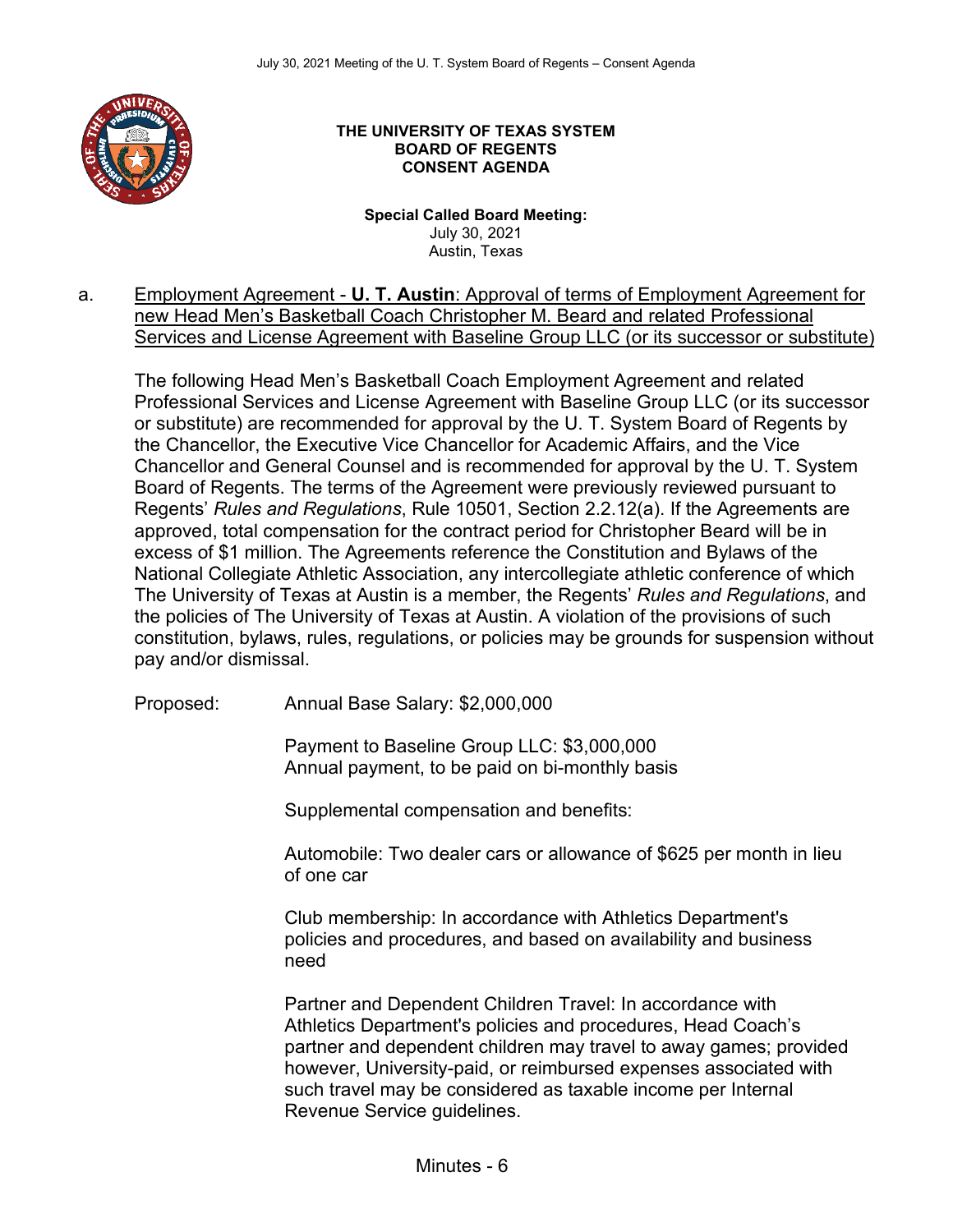Private Airplane Use: University to provide 20 hours of private aircraft flight time for personal use each year and unused hours will not carryover

Relocation and Temporary Housing Allowance: \$250,000

Tickets available upon request:

Up to 20 tickets at a mutually agreeable location at all home men's basketball games and eight tickets at away men's basketball games (including commensurate parking) Up to six tickets to all home games for all other U. T. Austin sports

Up to 12 tickets to all post-season men's basketball games

Assumption of Previous Contractual Obligation: U. T. Austin will make a one-time payment to Head Coach's previous employer to satisfy a contractual obligation owed as a result of the voluntary termination of Head Coach's previous employment agreement. U. T. Austin agrees to make Head Coach whole for any tax liability incurred as a result of such payment.

Nike Elite: U. T. Austin will provide Head Coach with an annual \$5,000 Nike Elite taxable allocation.

Sports Camps and Clinics: In accordance with Athletics Department's policies and procedures and determined by the Vice President and Athletics Director

Incentives: Performance incentives: maximum of \$850,000 annually

Source of Funds: Intercollegiate Athletics

Period: April 1, 2021 through March 31, 2028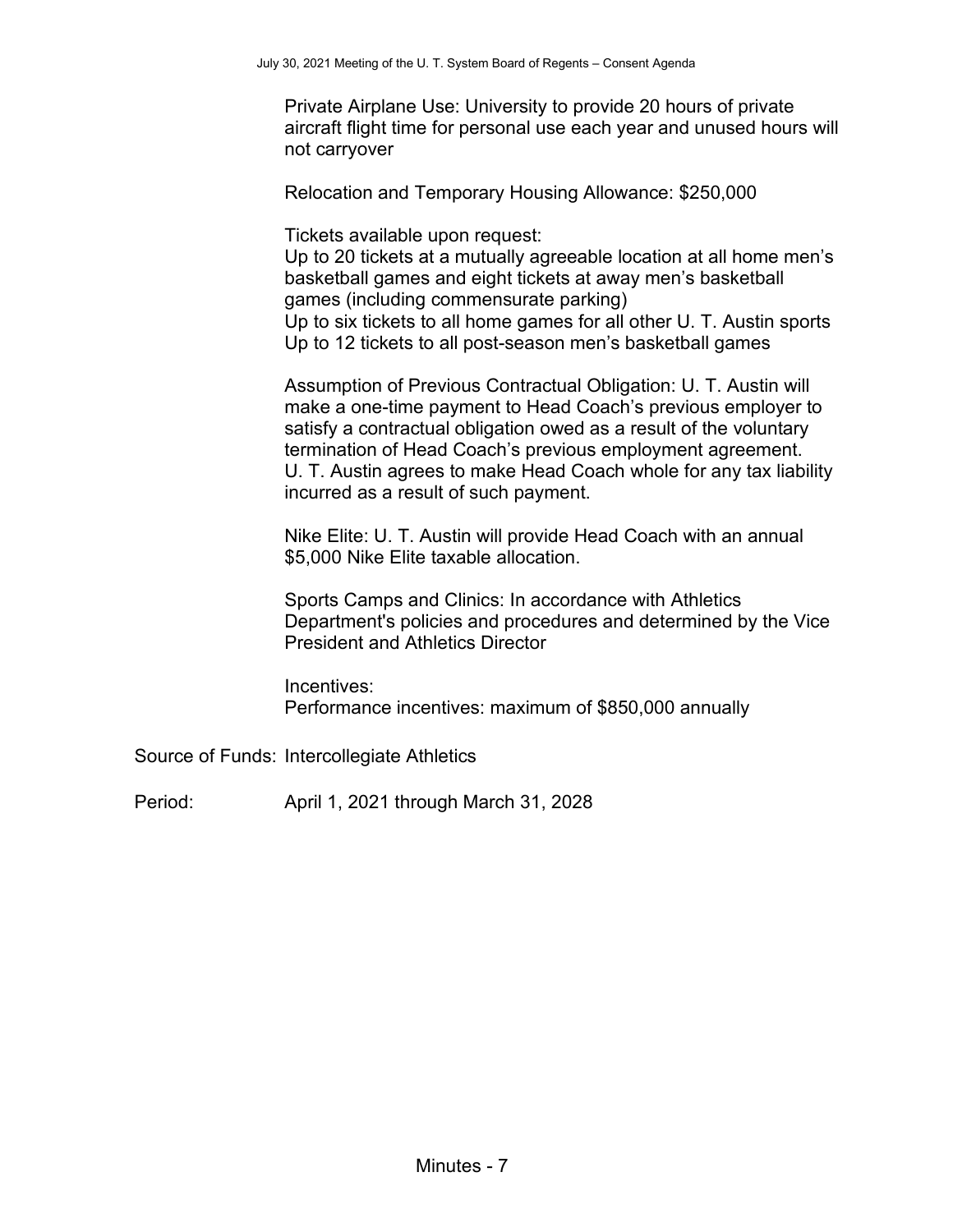### b. Employment Agreement - **U. T. Austin**: Approval of terms of Employment Agreement for new Men's Basketball Managing Director Chris Ogden

The following Men's Basketball Managing Director Employment Agreement is recommended for approval by the U. T. System Board of Regents by the Chancellor, the Executive Vice Chancellor for Academic Affairs, and the Vice Chancellor and General Counsel and is recommended for approval by the U. T. System Board of Regents. If the Agreement is approved, total compensation for the contract period for Chris Ogden will be in excess of \$1 million. The Agreement references the Constitution and Bylaws of the National Collegiate Athletic Association, any intercollegiate athletic conference of which The University of Texas at Austin is a member, the Regents' *Rules and Regulations*, and the policies of The University of Texas at Austin. A violation of the provisions of such constitution, bylaws, rules, regulations, or policies may be grounds for suspension without pay and/or dismissal.

Proposed: Annual Base Salary: \$507,500

Supplemental compensation and benefits:

Club membership: In accordance with Athletics Department's policies and procedures, and based on availability and business need

Tickets: In accordance with Athletics Department's policies and procedures, and based on availability

Relocation and Temporary Housing Allowance: \$29,000

Incentives: Team performance incentives: maximum of 30% of the annual base salary

Source of Funds: Intercollegiate Athletics

Period: April 2, 2021 through March 31, 2024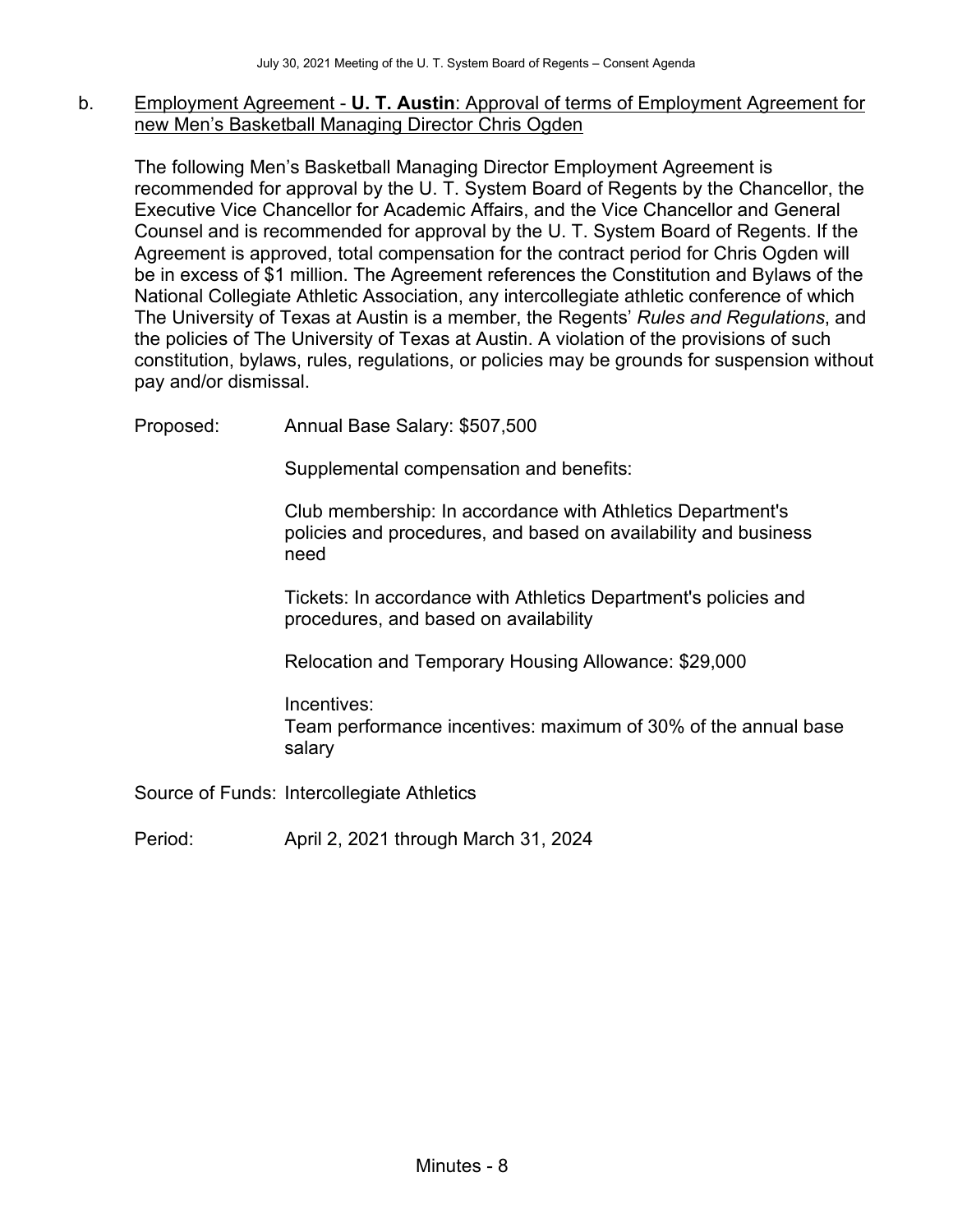#### c. Employment Agreement - **U. T. Austin**: Approval of terms of Employment Agreement for new Assistant Men's Basketball Coach Jerrance Howard

The following Men's Basketball Assistant Coach Employment Agreement is recommended for approval by the U. T. System Board of Regents by the Chancellor, the Executive Vice Chancellor for Academic Affairs, and the Vice Chancellor and General Counsel and is recommended for approval by the U. T. System Board of Regents. If the Agreement is approved, total compensation for the contract period for Jerrance Howard will be in excess of \$1 million. The Agreement references the Constitution and Bylaws of the National Collegiate Athletic Association, any intercollegiate athletic conference of which The University of Texas at Austin is a member, the Regents' *Rules and Regulations*, and the policies of The University of Texas at Austin. A violation of the provisions of such constitution, bylaws, rules, regulations, or policies may be grounds for suspension without pay and/or dismissal.

Proposed: Annual Base Salary: \$407,500

Supplemental compensation and benefits:

Club membership: In accordance with Athletics Department's policies and procedures, and based on availability and business need

Tickets: In accordance with Athletics Department's policies and procedures, and based on availability

Relocation and Temporary Housing Allowance: \$29,000

Incentives: Team performance incentives: maximum of 30% of the annual base salary

Source of Funds: Intercollegiate Athletics

Period: April 8, 2021 through March 31, 2023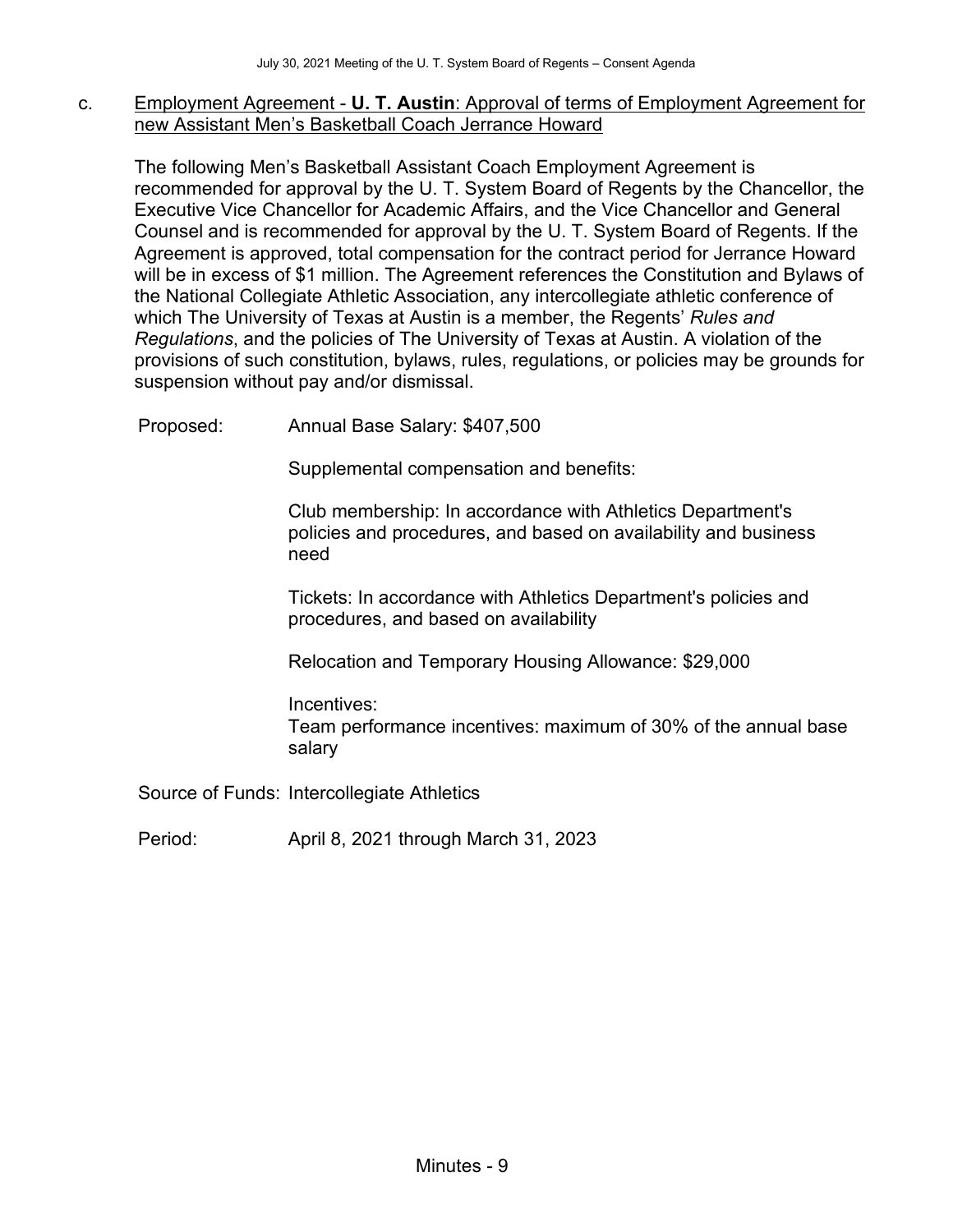### d. Employment Agreement - **U. T. Austin**: Approval of terms of Employment Agreement for new Assistant Men's Basketball Coach Ulric Maligi

The following Men's Basketball Assistant Coach Employment Agreement is recommended for approval by the U. T. System Board of Regents by the Chancellor, the Executive Vice Chancellor for Academic Affairs, and the Vice Chancellor and General Counsel and is recommended for approval by the U. T. System Board of Regents. If the Agreement is approved, total compensation for the contract period for Ulric Maligi will be in excess of \$1 million. The Agreement references the Constitution and Bylaws of the National Collegiate Athletic Association, any intercollegiate athletic conference of which The University of Texas at Austin is a member, the Regents' *Rules and Regulations*, and the policies of The University of Texas at Austin. A violation of the provisions of such constitution, bylaws, rules, regulations, or policies may be grounds for suspension without pay and/or dismissal.

Proposed: Annual Base Salary: \$400,000

Supplemental compensation and benefits:

Automobile: One dealer car

Club membership: In accordance with Athletics Department's policies and procedures, and based on availability and business need

Tickets: In accordance with Athletics Department's policies and procedures, and based on availability

Relocation and Temporary Housing Allowance: \$29,000

Incentives: Team performance incentives: maximum of 30% of the annual base salary

Source of Funds: Intercollegiate Athletics

Period: April 2, 2021 through March 31, 2023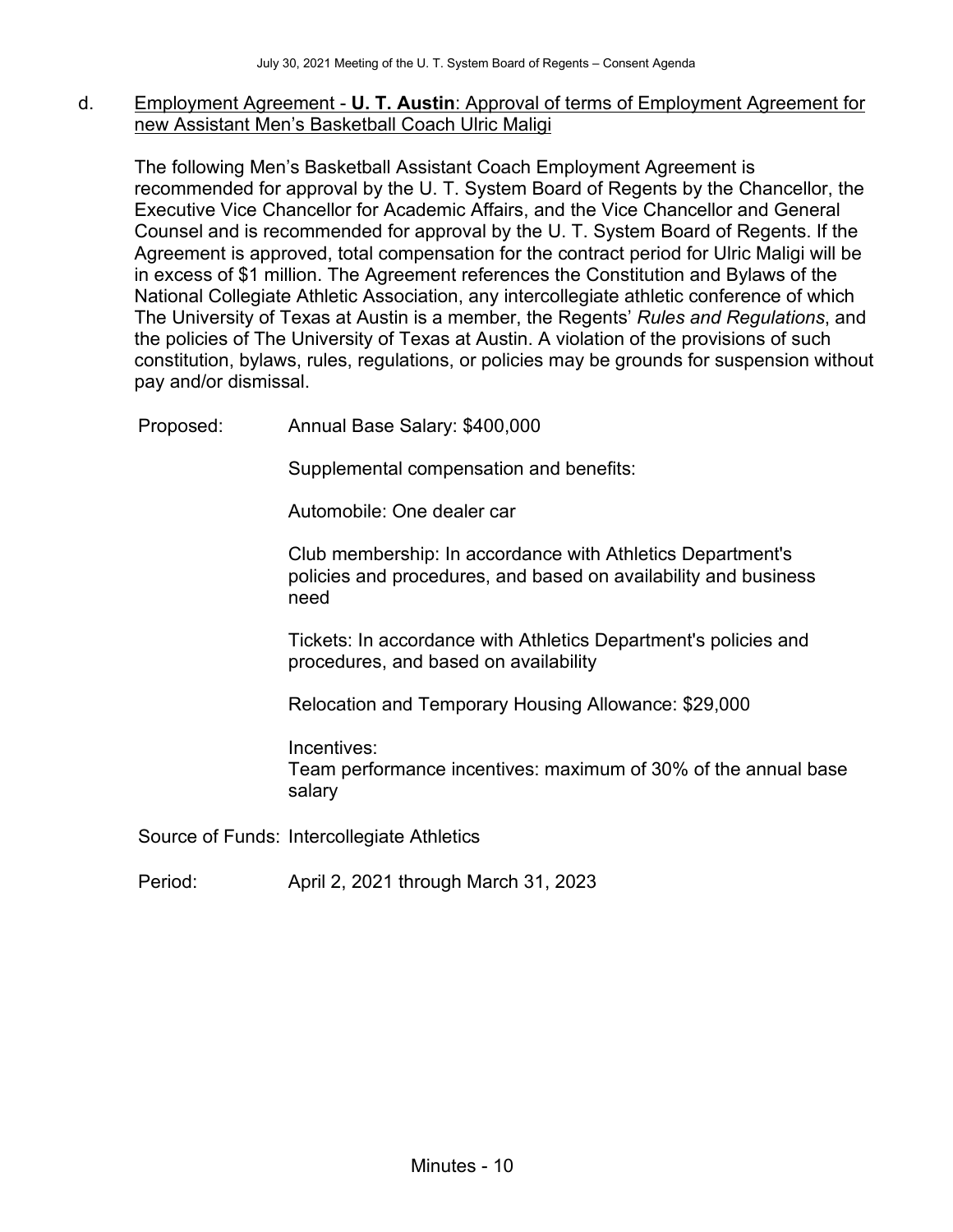#### e. Employment Agreement - **U. T. Austin**: Approval of terms of Employment Agreement for new Associate Head Men's Basketball Coach Rodney Terry

The following Associate Head Men's Basketball Coach Employment Agreement is recommended for approval by the U. T. System Board of Regents by the Chancellor, the Executive Vice Chancellor for Academic Affairs, and the Vice Chancellor and General Counsel and is recommended for approval by the U. T. System Board of Regents. If the Agreement is approved, total compensation for the contract period for Rodney Terry will be in excess of \$1 million. The Agreement references the Constitution and Bylaws of the National Collegiate Athletic Association, any intercollegiate athletic conference of which The University of Texas at Austin is a member, the Regents' *Rules and Regulations*, and the policies of The University of Texas at Austin. A violation of the provisions of such constitution, bylaws, rules, regulations, or policies may be grounds for suspension without pay and/or dismissal.

Proposed: Annual Base Salary: \$500,000

Supplemental compensation and benefits:

Automobile: One dealer car

Club membership: In accordance with Athletics Department's policies and procedures, and based on availability and business need

Relocation and Temporary Housing Allowance: \$29,000

Tickets: In accordance with Athletics Department's policies and procedures, and based on availability

Incentives: Team performance incentives: maximum of 30% of the annual base salary

Source of Funds: Intercollegiate Athletics

Period: April 8, 2021 through March 31, 2024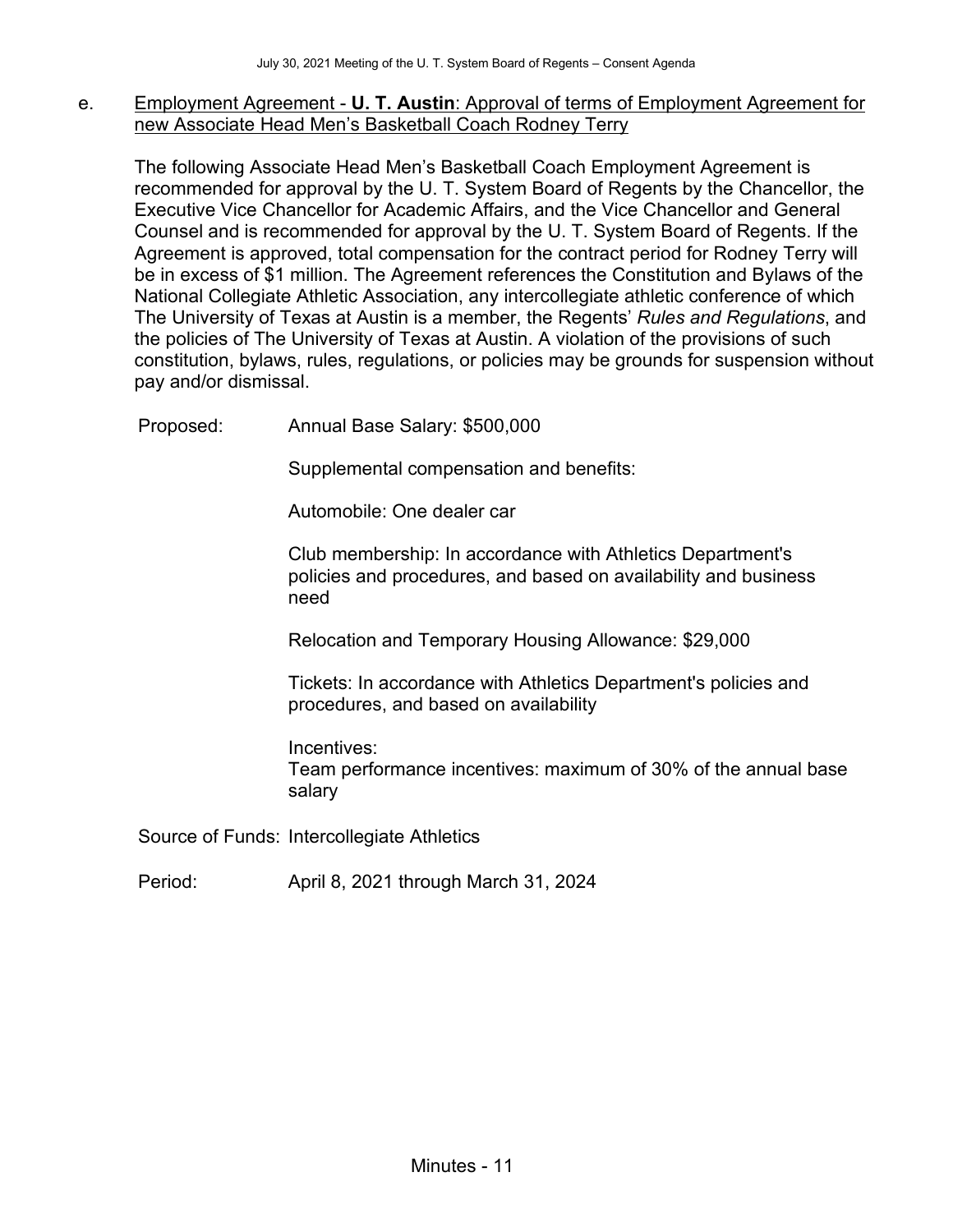#### f. Employment Agreement - **U. T. Austin**: Approval of terms of Employment Agreement for new Men's Basketball Strength and Conditioning Coach John Reilly

The following Men's Basketball Strength and Conditioning Coach Employment Agreement is recommended for approval by the U. T. System Board of Regents by the Chancellor, the Executive Vice Chancellor for Academic Affairs, and the Vice Chancellor and General Counsel and is recommended for approval by the U. T. System Board of Regents. If the Agreement is approved, total compensation for the contract period for John Reilly will be in excess of \$1 million. The Agreement references the Constitution and Bylaws of the National Collegiate Athletic Association, any intercollegiate athletic conference of which The University of Texas at Austin is a member, the Regents' *Rules and Regulations*, and the policies of The University of Texas at Austin. A violation of the provisions of such constitution, bylaws, rules, regulations, or policies may be grounds for suspension without pay and/or dismissal.

Proposed: Annual Base Salary: \$300,000

Supplemental compensation and benefits:

Automobile: One dealer car

Club membership: In accordance with Athletics Department's policies and procedures, and based on availability and business need

Tickets: In accordance with Athletics Department's policies and procedures, and based on availability

Relocation and Temporary Housing Allowance: \$29,000

Incentives: Team performance incentives: maximum of 30% of the annual base salary

Source of Funds: Intercollegiate Athletics

Period: April 2, 2021 through March 32, 2024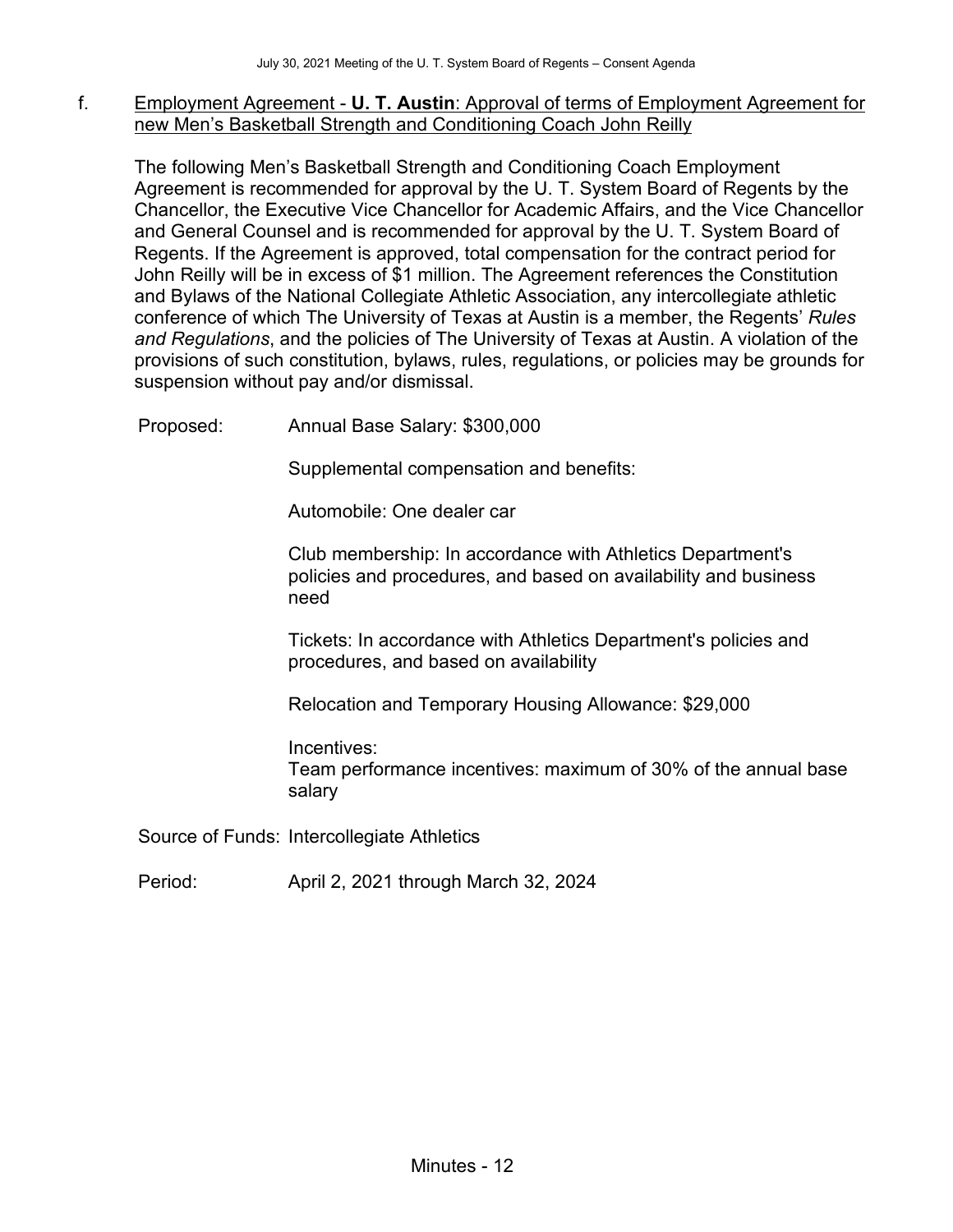### g. Employment Agreement - **U. T. Austin**: Approval of terms of new Employment Agreement for current Head Baseball Coach David Pierce

The following Head Baseball Coach Employment Agreement is recommended for approval by the U. T. System Board of Regents by the Chancellor, the Executive Vice Chancellor for Academic Affairs, and the Vice Chancellor and General Counsel and is recommended for approval by the U. T. System Board of Regents. If the Agreement is approved, total compensation for the contract period for David Pierce will be in excess of \$1 million. The Agreement references the Constitution and Bylaws of the National Collegiate Athletic Association, any intercollegiate athletic conference of which The University of Texas at Austin is a member, the Regents' *Rules and Regulations*, and the policies of The University of Texas at Austin. A violation of the provisions of such constitution, bylaws, rules, regulations, or policies may be grounds for suspension without pay and/or dismissal.

## From: **Guaranteed compensation:**

Annual Base Salary: \$600,000

Additional annual compensation: \$150,000

Licensing/Proprietary Rights annual payment: \$100,000

Reduced Salary Payment: One-time payment in the amount of \$118,750

Automobile: Two dealer cars

Sports Camps and Clinics: Annual camp payment of \$50,000

Club membership: In accordance with Athletics Department's policies and procedures, and based on availability and business need

Spousal Travel: In accordance with Athletics Department's policies and procedures, Head Coach's spouse may travel to away games; provided however, University-paid, or reimbursed expenses associated with such travel may be considered as taxable income per Internal Revenue Service guidelines.

Tickets available upon request: Up to 12 tickets for all home baseball games Up to eight tickets for away baseball games (when available from team allocation) Up to two tickets for all home football games Up to two tickets for all away football games Up to two tickets for all home volleyball games Up to two tickets for all home men's and women's basketball games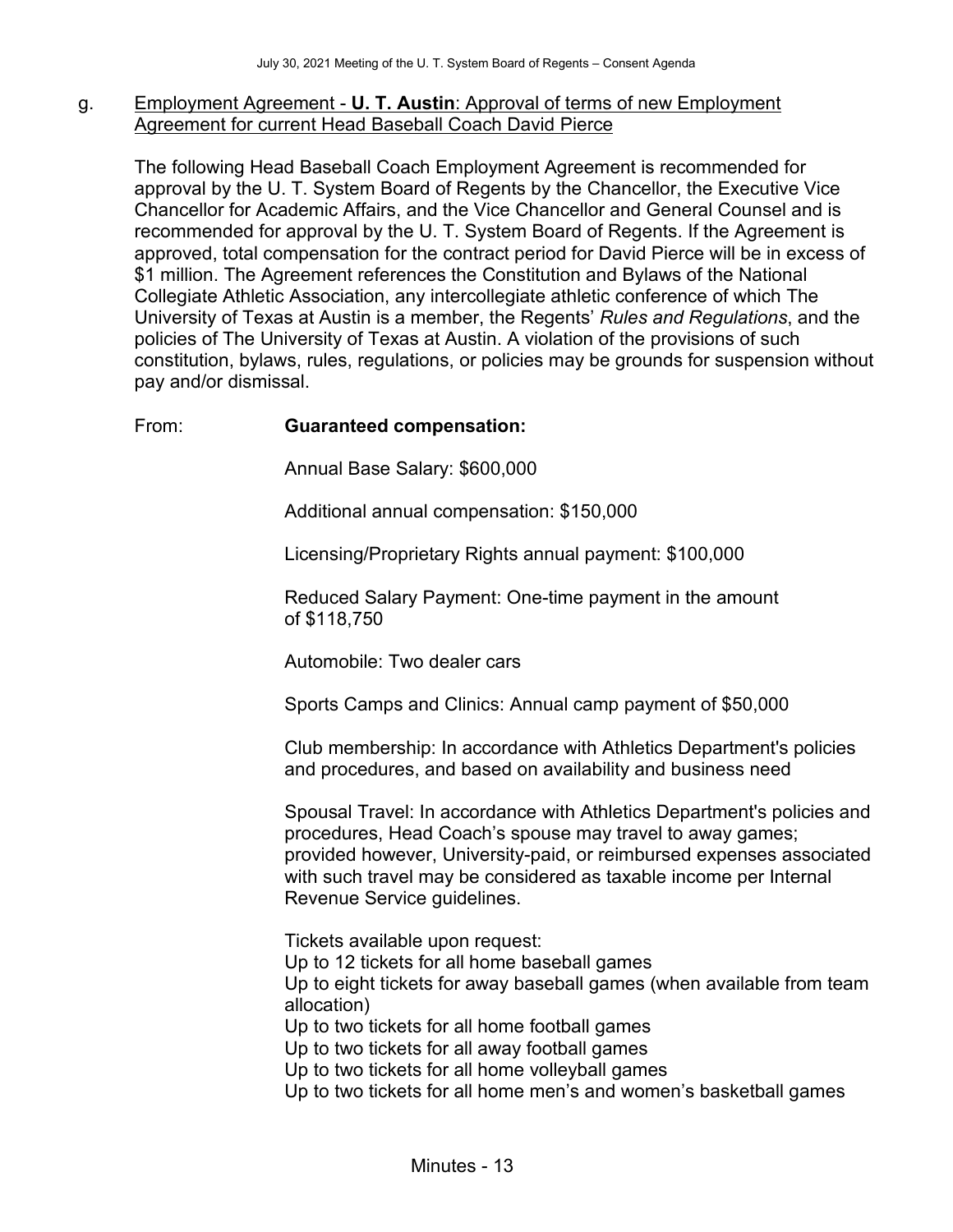# **Nonguaranteed compensation:**

Incentives:

Greater of: (i) \$15,000 if Team wins Conference Tournament or (ii) \$20,000 if Team wins regular season Conference Championship Greater of: (i) \$15,000 if Team participates in NCAA Regional or (ii) \$50,000 if Team participates in Super Regional Team participates in College World Series: \$25,000 Greater of: (i) \$50,000 if Team participates in College World Series Championship Series or (ii) \$100,000 if Team wins College World Series Greater of: (i) \$10,000 if Coach is named Conference Coach of the Year, (ii) \$15,000 if Coach is named Regional Coach of the Year or (iii)

\$25,000 if Coach is named National Coach of the Year

## To: **Guaranteed compensation:**

Annual Base Salary: \$1,200,000

Reduced Salary Payment: One-time payment in the amount of \$118,750

Automobile: Two dealer cars

Club membership: In accordance with Athletics Department's policies and procedures, and based on availability and business need

Spousal Travel: In accordance with Athletics Department's policies and procedures, Head Coach's spouse may travel to away games; provided however, University-paid, or reimbursed expenses associated with such travel may be considered as taxable income per Internal Revenue Service guidelines.

Tickets available upon request:

Up to 16 tickets at all home baseball games for home regular season games and up to 24 tickets for home postseason baseball games

Up to 12 tickets for away regular season baseball games and up to 24 tickets for away postseason games (when available from team allocation)

Up to two tickets at all home football games

Up to two tickets at all away football games

Up to two tickets at all home volleyball games

Up to two tickets at all home men's and women's basketball games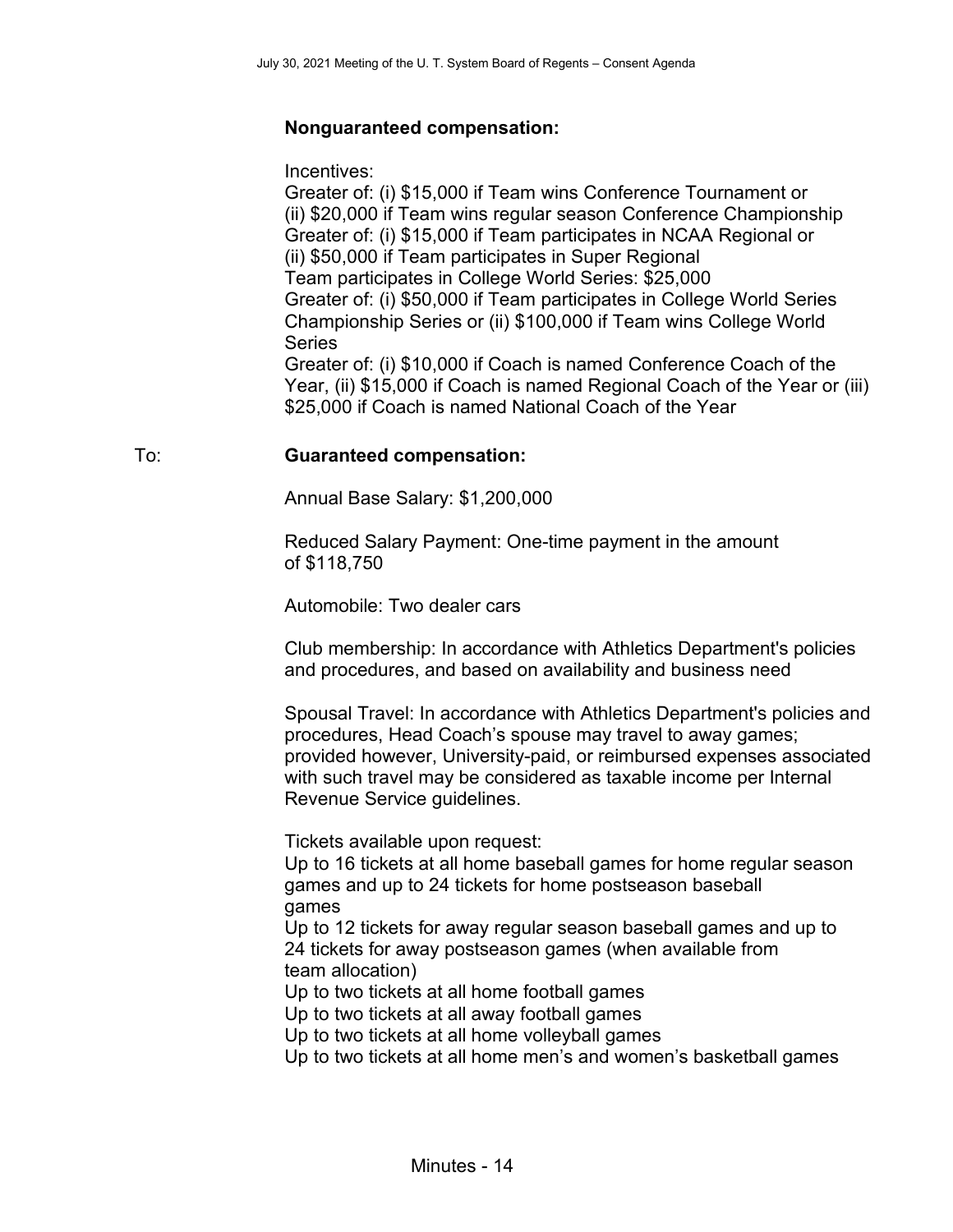## **Nonguaranteed compensation:**

Sports Camps and Clinics: In accordance with Athletics Department's policies and procedures and determined by the Head Coach and Vice President and Athletics Director Incentives: Team performance incentives: maximum of 30% of the annual base salary Conference Coach of the Year: 2% of the annual base salary National Coach of the Year: 5% of the annual base salary Guaranteed **Compensation** Percent Change: Increase of approximately 33.3%

Nonguaranteed **Compensation** Change: Maximum increase of approximately 101.8%

Source of Funds: Intercollegiate Athletics

Period: September 1, 2021 through August 31, 2026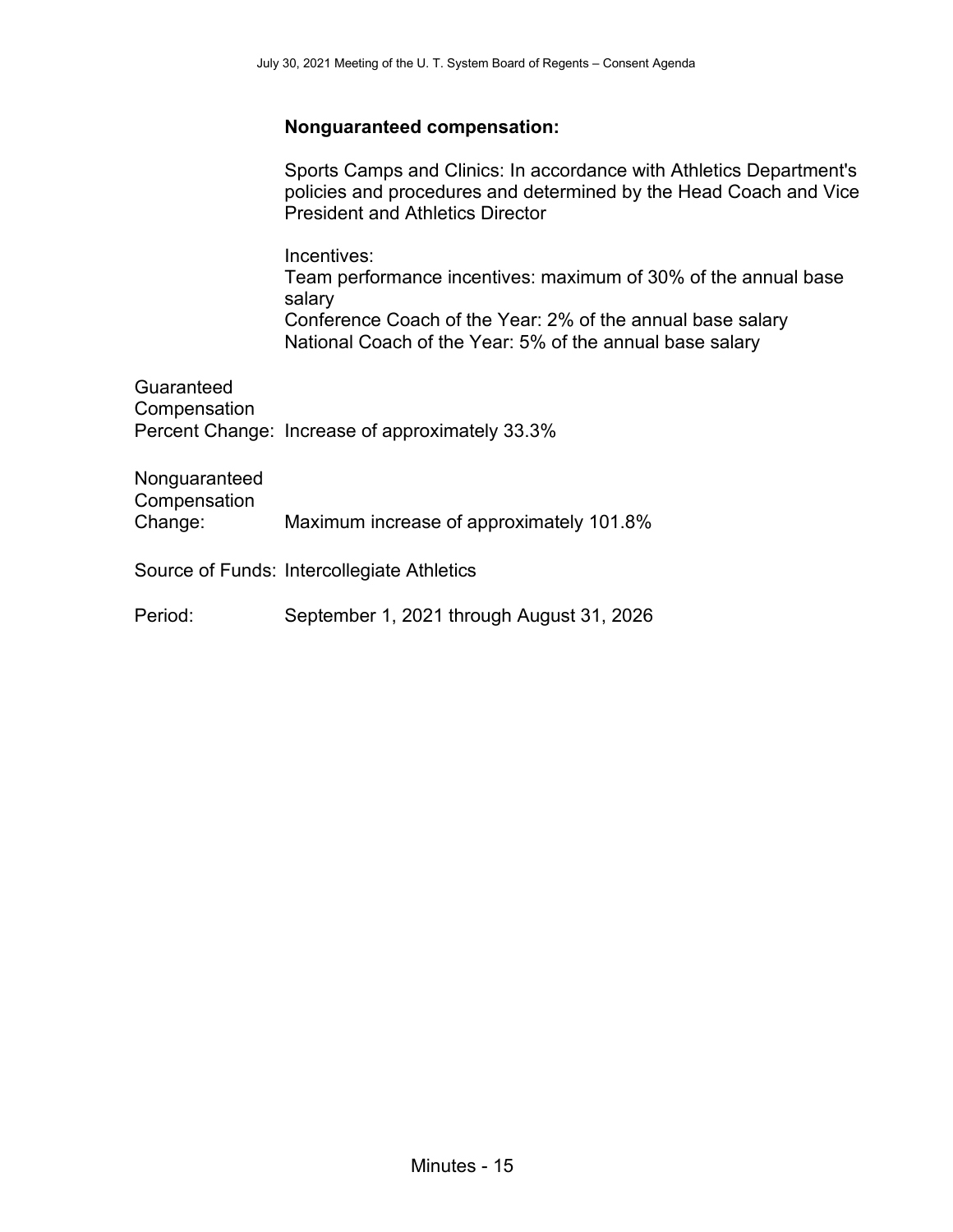### h. Employment Agreement - **U. T. Austin**: Approval of terms of new Employment Agreement for current Head Volleyball Coach Jerritt Elliott

The following Head Volleyball Coach Employment Agreement is recommended for approval by the U. T. System Board of Regents by the Chancellor, the Executive Vice Chancellor for Academic Affairs, and the Vice Chancellor and General Counsel and is recommended for approval by the U. T. System Board of Regents. If the Agreement is approved, total compensation for the contract period for Jerritt Elliott will be in excess of \$1 million. The Agreement references the Constitution and Bylaws of the National Collegiate Athletic Association, any intercollegiate athletic conference of which The University of Texas at Austin is a member, the Regents' *Rules and Regulations*, and the policies of The University of Texas at Austin. A violation of the provisions of such constitution, bylaws, rules, regulations, or policies may be grounds for suspension without pay and/or dismissal.

## From: **Guaranteed compensation:**

Annual Base Salary: \$492,500

Reduced Salary Payment: One-time payment in the amount of \$62,875

Automobile: One dealer car

Club membership: In accordance with Athletics Department's policies and procedures, and based on availability and business need

Spousal Travel: In accordance with Athletics Department's policies and procedures, Head Coach's spouse may travel to away games; provided however, University-paid, or reimbursed expenses associated with such travel may be considered as taxable income per Internal Revenue Service guidelines.

Tickets: In accordance with Athletics Department's policies and procedures, and based on availability

#### **Nonguaranteed compensation:**

Sports Camps and Clinics: In accordance with Athletics Department's policies and procedures and determined by the Head Coach and Vice President and Athletics Director

Performance Incentives: (cumulative) Team wins Big 12 Conference Championship:\$25,000 Team qualifies for NCAA Tournament: \$5,000 Team qualifies for NCAA Tournament as top four seed: \$7,500 Team participates in NCAA Round of 32: \$10,000 Team participates in NCAA Round of 16: \$10,000 Team participates in NCAA Round of 8: \$15,000 Team participates in NCAA championship semi-finals: \$20,000 Team participates in NCAA championship match (final): \$25,000